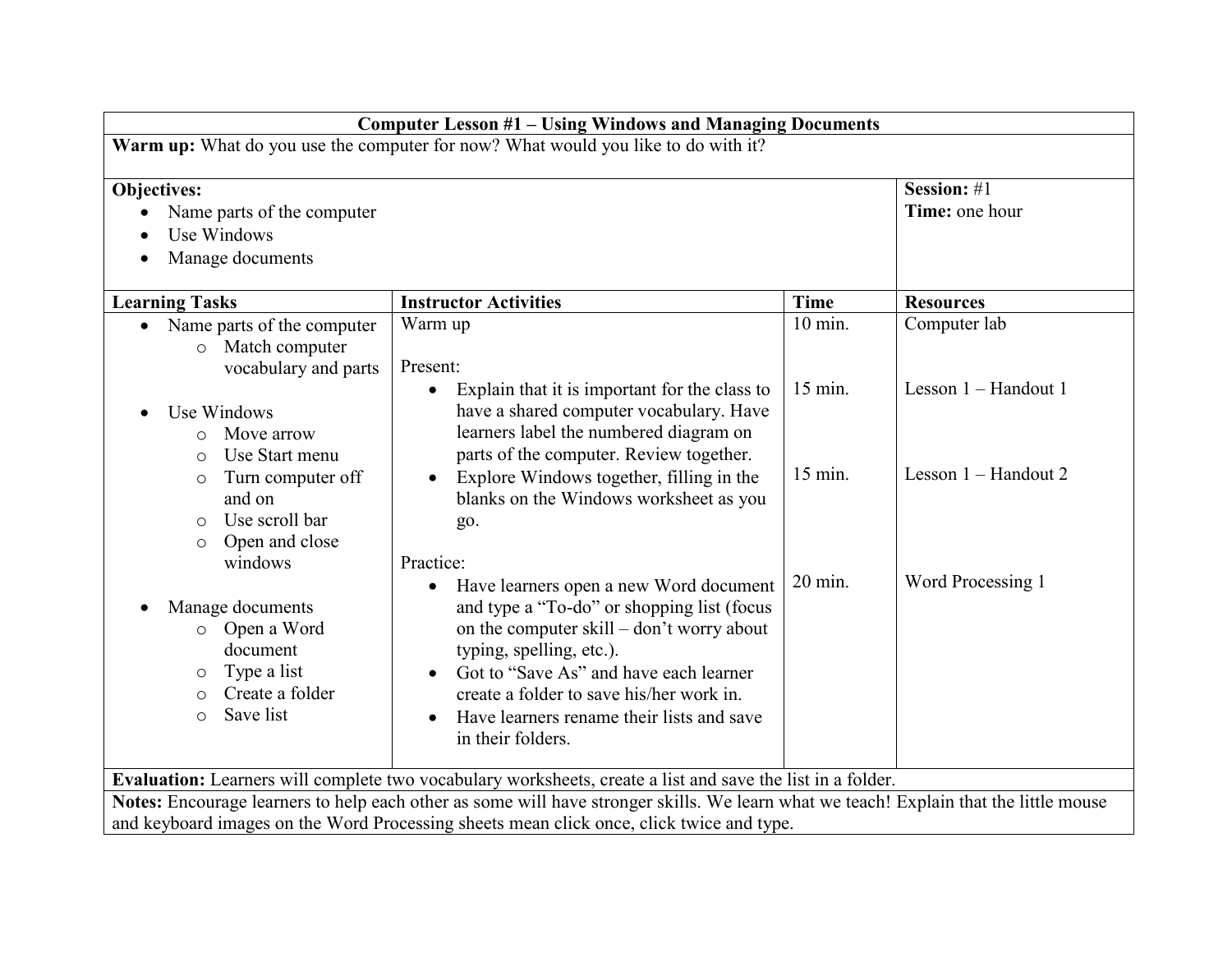| Computer Lesson #2 – Using a Keyboard & Editing Text and Spaces                                            |                                                                                                                                                                                                                                                                             |                   |                               |
|------------------------------------------------------------------------------------------------------------|-----------------------------------------------------------------------------------------------------------------------------------------------------------------------------------------------------------------------------------------------------------------------------|-------------------|-------------------------------|
| <b>Warm up:</b> How many of you have taken typing or word processing courses? Do you use those skills now? |                                                                                                                                                                                                                                                                             |                   |                               |
| Objectives:<br>Use a keyboard<br>Edit text and spaces                                                      |                                                                                                                                                                                                                                                                             |                   | Session: #2<br>Time: one hour |
| <b>Learning Tasks</b>                                                                                      | <b>Instructor Activities</b>                                                                                                                                                                                                                                                | <b>Time</b>       | <b>Resources</b>              |
| Use a keyboard<br>$\circ$ Match names with<br>keys on keyboard                                             | Warm up<br>Review:                                                                                                                                                                                                                                                          | 5 min.            | Computer lab                  |
| diagram<br>Type sentences<br>$\circ$<br>Edit text and spaces<br>$\bullet$<br>Insert text and               | Have learners open a new Word<br>$\bullet$<br>document.<br>Point out the task bar and document name.<br>Present:                                                                                                                                                            | 5 min.            |                               |
| $\bigcirc$<br>spaces<br>Highlight text<br>$\circ$<br>Delete text and<br>$\circ$                            | Have learners number the keyboard<br>diagram. Review together. Then have<br>them type the sentences on weight loss.                                                                                                                                                         | $10 \text{ min.}$ | Lesson $2$ – Handouts 1 & 2   |
| spaces                                                                                                     | Show learners how to highlight text, insert<br>text and lines, and delete text and lines<br>using the delete and backspace keys.                                                                                                                                            | $10$ min.         | Word Processing 2             |
|                                                                                                            | Practice:<br>Have learners open the Bean Salad recipe<br>and make the corrections given. More<br>advanced learners can then edit the Apple<br>Muffin recipe. Have learners save the<br>recipes in their folders (and print them if<br>they want to try the recipe at home). | 30 min.           | Lesson $2$ – Handouts 3 & 4   |
| Evaluation: Learners will number a keyboard diagram and edit a recipe.                                     |                                                                                                                                                                                                                                                                             |                   |                               |
|                                                                                                            | Notes: Be sure to download the recipes in advance so they are available to the class. Giving learners an already typed document allows                                                                                                                                      |                   |                               |
| them to focus on the computer skill being taught rather than worrying about whether or not they can type!  |                                                                                                                                                                                                                                                                             |                   |                               |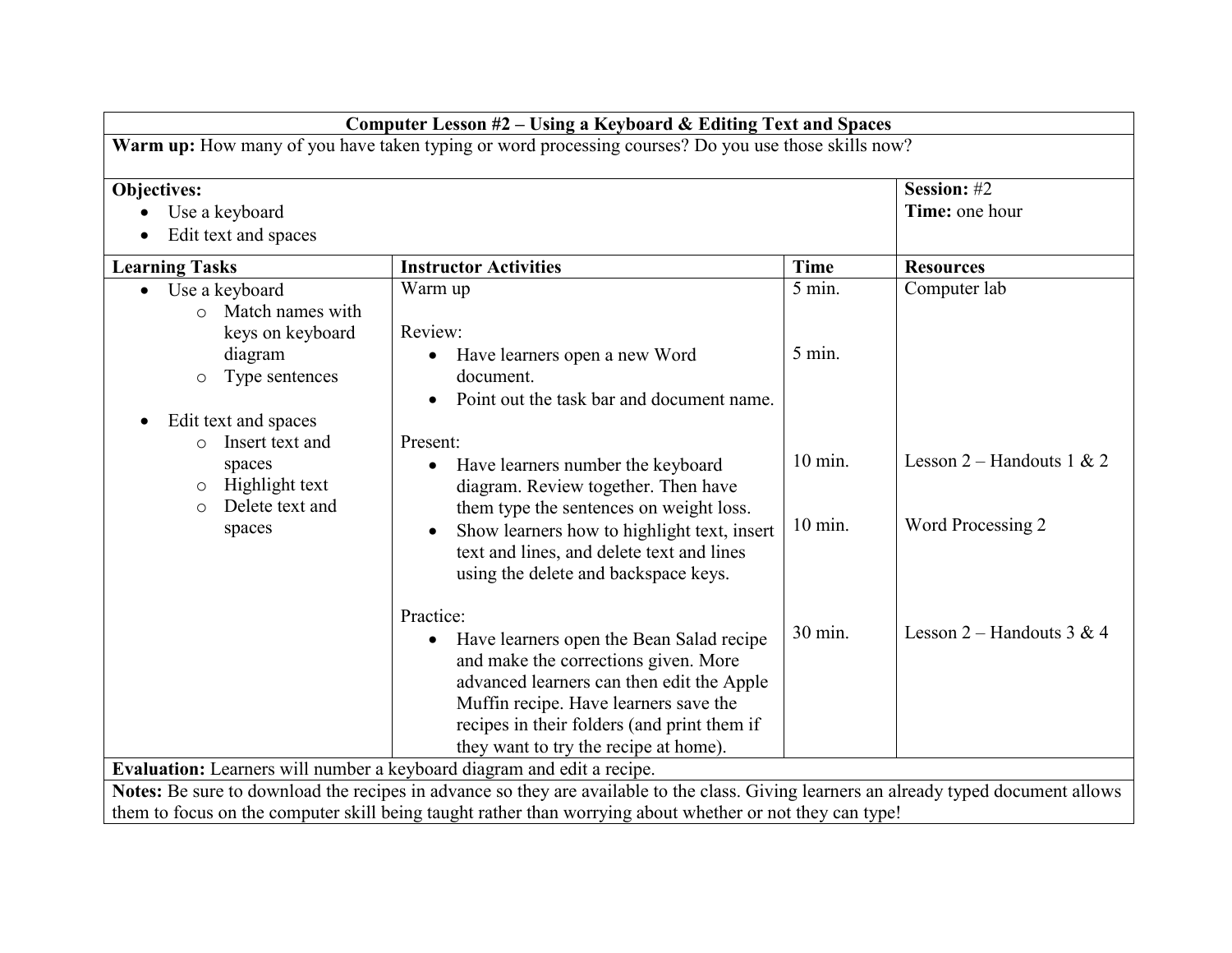| <b>Computer Lesson #3 - Typing Paragraphs and Checking Spelling</b>                                                      |                                                                                                                                                                                                                                                                                     |                    |                                                  |
|--------------------------------------------------------------------------------------------------------------------------|-------------------------------------------------------------------------------------------------------------------------------------------------------------------------------------------------------------------------------------------------------------------------------------|--------------------|--------------------------------------------------|
| Warm up: How many of you use the computer to write letters or send email messages? How do you check for spelling errors? |                                                                                                                                                                                                                                                                                     |                    |                                                  |
| Objectives:<br>Type paragraphs<br>Check spelling                                                                         |                                                                                                                                                                                                                                                                                     |                    | Session: #3<br>Time: one hour                    |
| <b>Learning Tasks</b>                                                                                                    | <b>Instructor Activities</b>                                                                                                                                                                                                                                                        | <b>Time</b>        | <b>Resources</b>                                 |
| Type paragraphs<br>o Use tab and enter<br>keys                                                                           | Warm up<br>Review:                                                                                                                                                                                                                                                                  | $5$ min.           | Computer lab                                     |
| Type sentences<br>$\circ$<br>Check Spelling<br>$\bullet$<br>Open Spell-check<br>O<br>Use Spell-check<br>$\circ$          | Have learners fill in the blanks on the<br>$\bullet$<br>Typing Paragraphs handout. Review how<br>to use the tab and enter keys. Have them<br>type the paragraphs and the next<br>paragraph on the handout (or they can<br>write their own). Tell them not to worry<br>about errors. | $15$ min.          | Lesson $3 -$ Handout 1                           |
|                                                                                                                          | Present:<br>Point out the Review tab on the ribbon.<br>$\bullet$<br>Show learners how to use Spell-check.<br>$\bullet$<br>Have them use it to check their<br>paragraphs.                                                                                                            | $20 \text{ min}$ . | Word Processing 3                                |
|                                                                                                                          | Practice:<br>Have learners use Spell-check to correct<br>$\bullet$<br>the newsletter article. Have them save the<br>article in their folder. Advanced students<br>can type and check a newspaper article.                                                                           | $20 \text{ min.}$  | Lesson 3 - Handout 2<br>Newspaper article copies |
|                                                                                                                          | Evaluation: Learners will type a paragraph and check spelling in a newsletter article.                                                                                                                                                                                              |                    |                                                  |
|                                                                                                                          | Notes: Spell-check is found in the Proofing group on the Review tab. Be sure to download the article in advance so it is available.                                                                                                                                                 |                    |                                                  |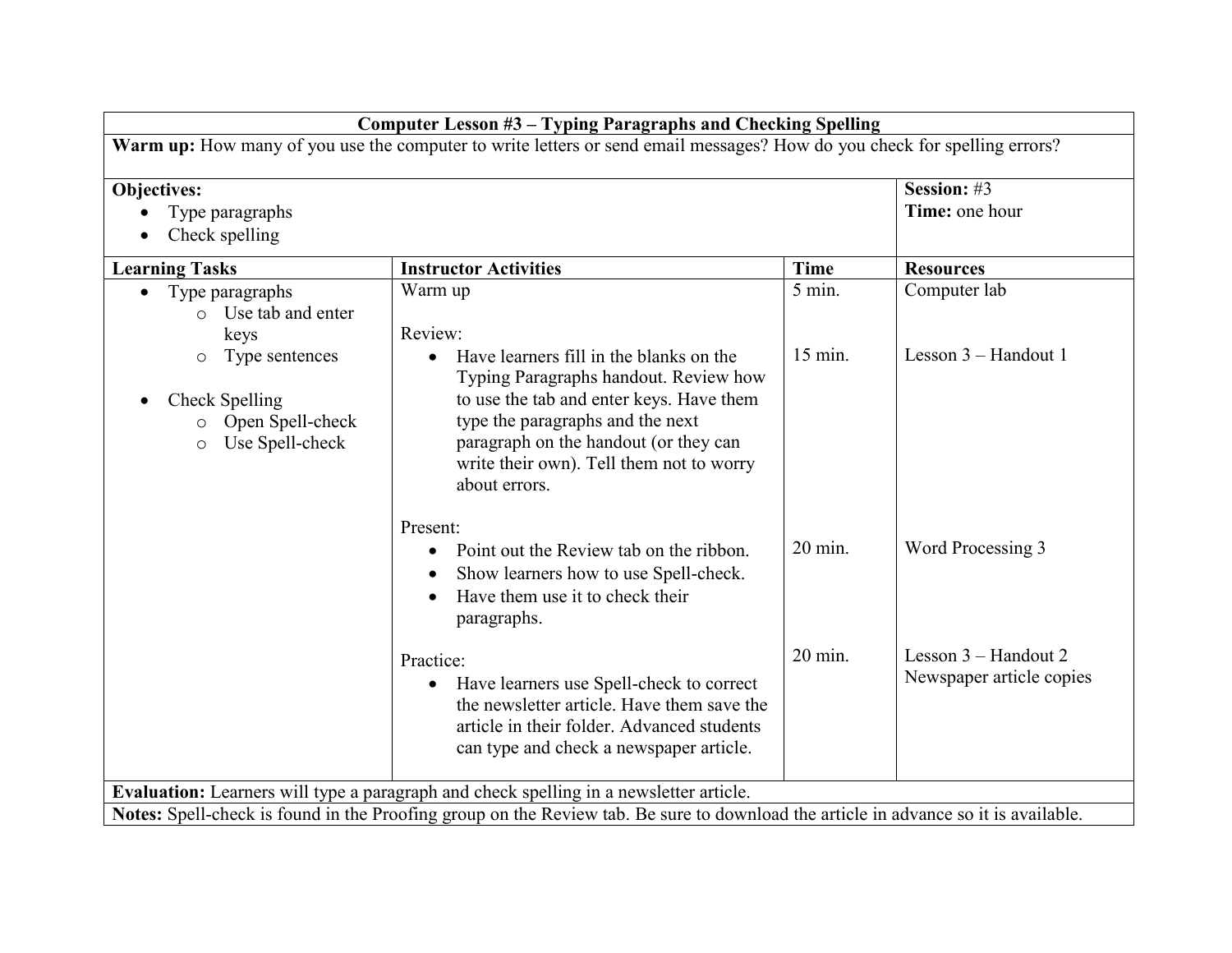| <b>Computer Lesson #4 - Using Tabs &amp; Typing Friendly Letters</b>                                                                                                                                               |                                                                                                                        |                     |                                      |  |  |
|--------------------------------------------------------------------------------------------------------------------------------------------------------------------------------------------------------------------|------------------------------------------------------------------------------------------------------------------------|---------------------|--------------------------------------|--|--|
| Warm up: How many of you still write letters? How many just use email?                                                                                                                                             |                                                                                                                        |                     |                                      |  |  |
| Objectives:<br>Use tabs<br>Type friendly letter                                                                                                                                                                    |                                                                                                                        |                     | Session: #4<br>Time: one hour        |  |  |
| <b>Learning Tasks</b>                                                                                                                                                                                              | <b>Instructor Activities</b>                                                                                           | <b>Time</b>         | <b>Resources</b>                     |  |  |
| Use tabs<br>$\bullet$<br>o Create a personal<br>schedule                                                                                                                                                           | Warm up<br>Review:<br>Have learners create a personal schedule<br>$\bullet$<br>using the tab key to make two columns – | 5 min.<br>$10$ min. | Computer lab<br>Lesson 4 – Handout 1 |  |  |
| Type a friendly letter<br>$\bullet$<br>Indent using tab key<br>$\circ$<br>Write a letter to a<br>$\circ$<br>friend                                                                                                 | one for time and one for activity.<br>Present:                                                                         |                     |                                      |  |  |
|                                                                                                                                                                                                                    | Show learners how to use the tab key to<br>$\bullet$<br>indent lines using the ruler to measure.<br>Practice:          | 5 min.              |                                      |  |  |
| 40 min.<br>Lesson 4 – Handout 2<br>Have learners copy the sample letter.<br>$\bullet$<br>Letter to copy<br>Have them write a letter to a friend.<br>Show learners how to print their letters.                      |                                                                                                                        |                     |                                      |  |  |
|                                                                                                                                                                                                                    | <b>Evaluation:</b> Learners will create a personal schedule and type a letter to a friend.                             |                     |                                      |  |  |
| Notes: Some learners may not be comfortable thinking of something to say and learning a new skill. Its okay for them to copy the<br>sample letter again or you could bring another longer letter for them to copy. |                                                                                                                        |                     |                                      |  |  |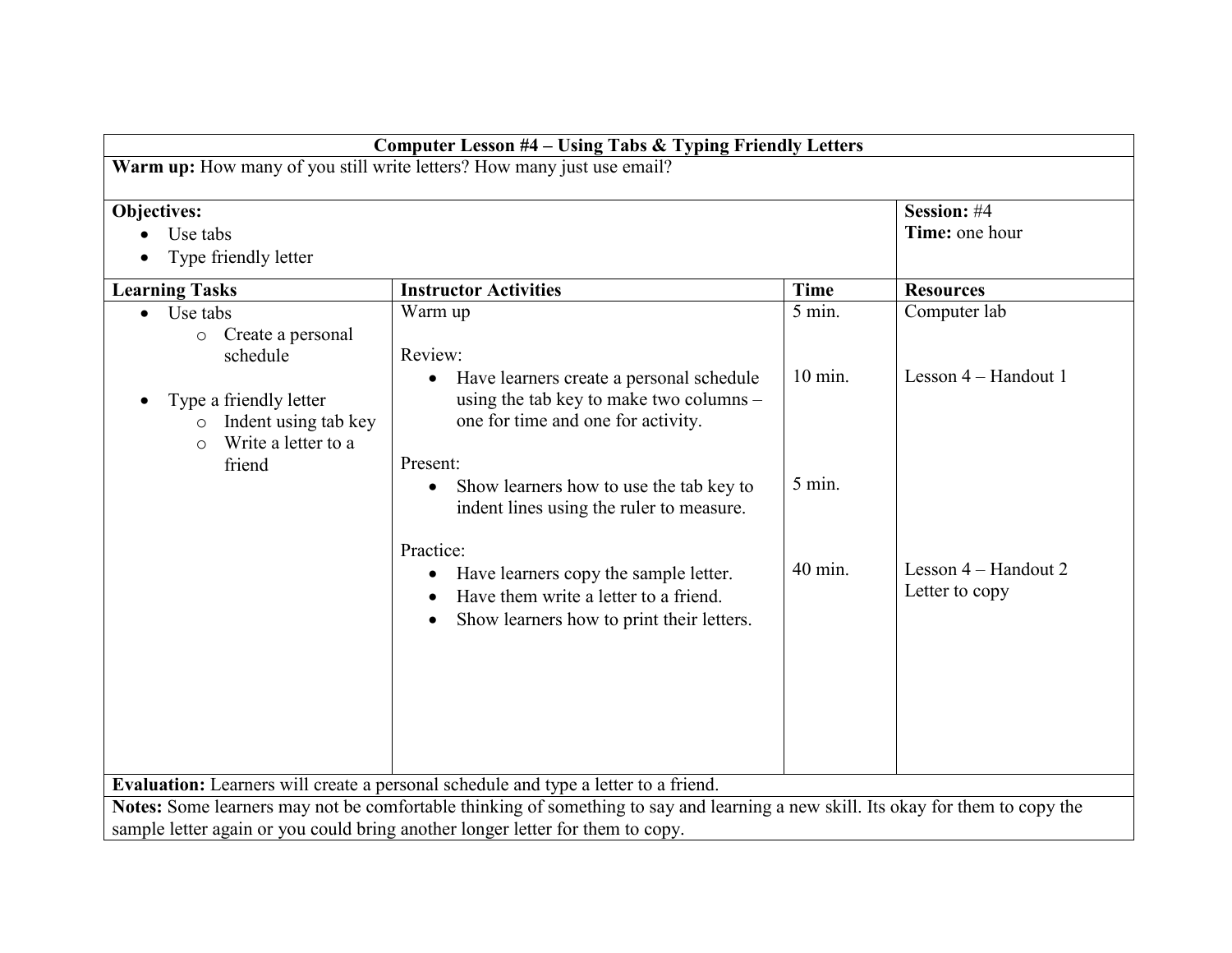| <b>Computer Lesson #5 - Using Fonts</b>                                                                  |                                                                                                                                                                                                                                                                                                                                             |                     |                               |
|----------------------------------------------------------------------------------------------------------|---------------------------------------------------------------------------------------------------------------------------------------------------------------------------------------------------------------------------------------------------------------------------------------------------------------------------------------------|---------------------|-------------------------------|
| Warm up: What is a font? Do fonts affect how we respond to text?                                         |                                                                                                                                                                                                                                                                                                                                             |                     |                               |
| <b>Objectives:</b><br>Use fonts                                                                          |                                                                                                                                                                                                                                                                                                                                             |                     | Session: #5<br>Time: one hour |
| <b>Learning Tasks</b>                                                                                    | <b>Instructor Activities</b>                                                                                                                                                                                                                                                                                                                | <b>Time</b>         | <b>Resources</b>              |
| Use fonts<br>$\bullet$<br>Identify the<br>$\circ$<br>formatting toolbar<br>Use different font<br>$\circ$ | Warm up<br>Review:<br>Have learners write a list of names and                                                                                                                                                                                                                                                                               | 5 min.<br>$10$ min. | Computer lab                  |
| styles<br>Underline, bold and<br>$\circ$<br><i>italicise</i> text                                        | phone numbers of friends and family<br>using the tab key to create two columns.<br>Present:                                                                                                                                                                                                                                                 |                     |                               |
|                                                                                                          | Show learners the Font group on the Home<br>$\bullet$<br>tab.<br>Demonstrate how to change the font style<br>by highlighting a line of text and choosing<br>a different font style. Show how to choose<br>the font style before beginning to type.<br>Then show how you can also use the B,I,<br>$\bullet$<br>and $U$ icons to format text. | $10 \text{ min.}$   | Word Processing 5             |
|                                                                                                          | Practice:<br>Have learners copy the garage sale poster<br>$\bullet$<br>using different font styles. More advanced<br>learners can create a second poster using<br>the information on Handout 2.                                                                                                                                             | 35 min.             | Lesson $5 -$ Handouts 1 & 2   |
|                                                                                                          | Evaluation: Learners will create a phone list and copy a poster using different fonts and font styles.                                                                                                                                                                                                                                      |                     |                               |
| <b>Notes:</b> Encourage creativity. This is the fun part!                                                |                                                                                                                                                                                                                                                                                                                                             |                     |                               |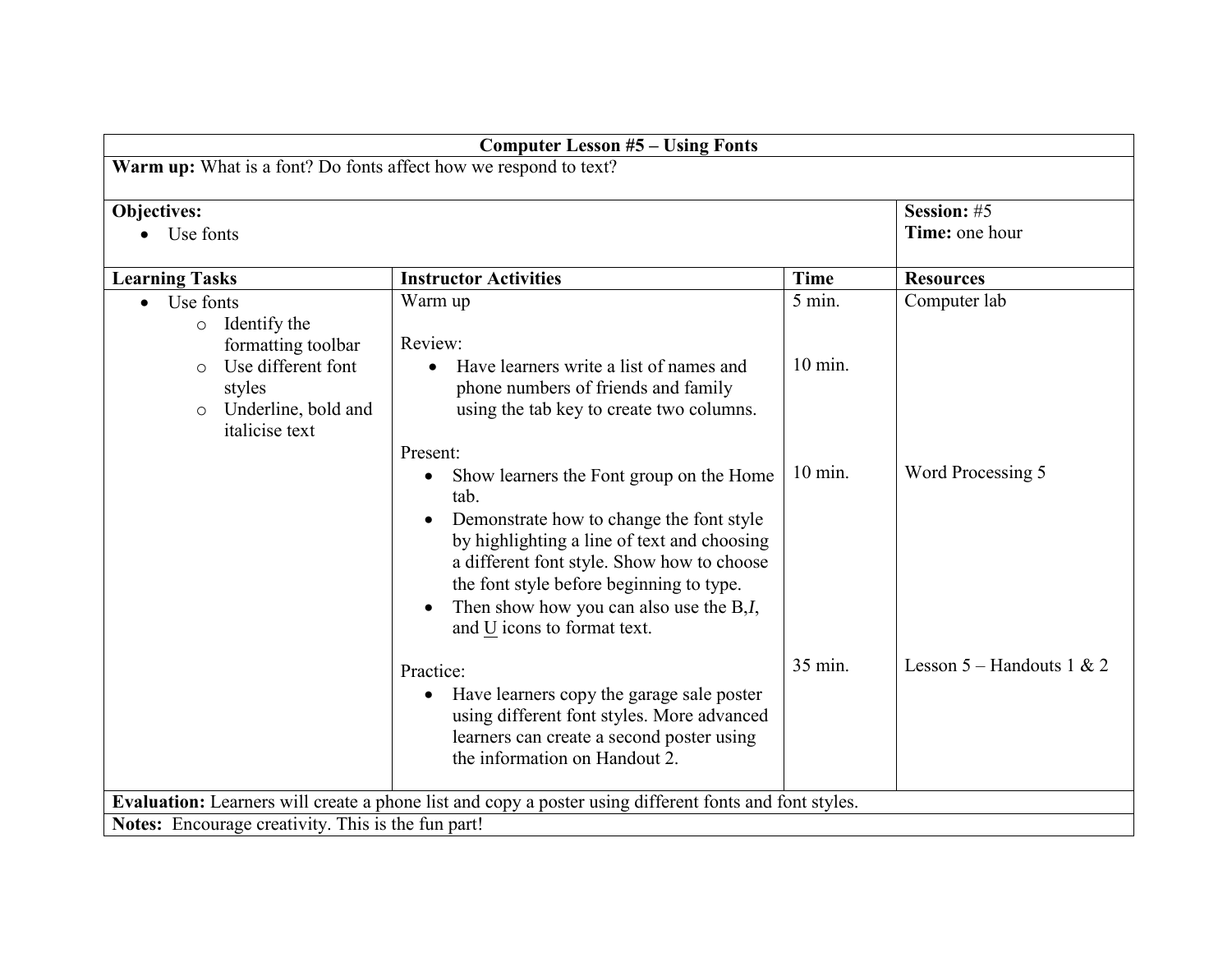| <b>Computer Lesson #6 - Using Alignments &amp; Inserting Pictures</b>                                                                               |                                                                                                                                                                                                                                                                                                                                                            |                                |                                             |
|-----------------------------------------------------------------------------------------------------------------------------------------------------|------------------------------------------------------------------------------------------------------------------------------------------------------------------------------------------------------------------------------------------------------------------------------------------------------------------------------------------------------------|--------------------------------|---------------------------------------------|
|                                                                                                                                                     | Warm up: What is an alignment? Is a picture really worth a 1000 words?                                                                                                                                                                                                                                                                                     |                                |                                             |
| Objectives:<br>Use alignments<br>Insert pictures                                                                                                    |                                                                                                                                                                                                                                                                                                                                                            |                                | Session: #6<br>Time: one hour               |
| <b>Learning Tasks</b>                                                                                                                               | <b>Instructor Activities</b>                                                                                                                                                                                                                                                                                                                               | <b>Time</b>                    | <b>Resources</b>                            |
| Use alignments<br>$\bullet$<br>Align text right, left<br>$\circ$<br>and centre<br>Create an invitation<br>$\Omega$<br>using all three<br>alignments | Warm up<br>Review:<br>Have learners write a sentence about their<br>day. Highlight and change the font style.<br>Use $\mathbf{B}$ , $I$ , and U. Undo the changes.                                                                                                                                                                                         | 5 min.<br>$10 \text{ min.}$    | Computer lab                                |
| <b>Insert Pictures</b><br>Search for pictures<br>$\circ$<br>Insert a picture<br>$\circ$<br>Move, resize and<br>$\circ$<br>position a picture        | Present:<br>Point out the Paragraph group.<br>$\bullet$<br>Discuss alignment. Demonstrate by<br>having learners write their names and then<br>align them right, left and centre.                                                                                                                                                                           | $10 \text{ min}$ .             | Word Processing 6-1                         |
|                                                                                                                                                     | Practice:<br>Have learners fill in and then type the<br>$\bullet$<br>invitation on Handout 1.<br>Present:<br>Demonstrate how to insert a picture. Have<br>$\bullet$<br>learners search for a picture and insert it<br>in their invitation. Demonstrate how to<br>move, resize and position pictures.<br>Have learners save their invitations.<br>$\bullet$ | $15$ min.<br>$20 \text{ min.}$ | Lesson 6 – Handout 1<br>Word Processing 6-2 |
|                                                                                                                                                     | <b>Evaluation:</b> Learners will create an invitation with aligned text and a picture.                                                                                                                                                                                                                                                                     |                                |                                             |
| Notes: Be sure to show learners how to change the wrapping style of the picture so the picture is easy to move.                                     |                                                                                                                                                                                                                                                                                                                                                            |                                |                                             |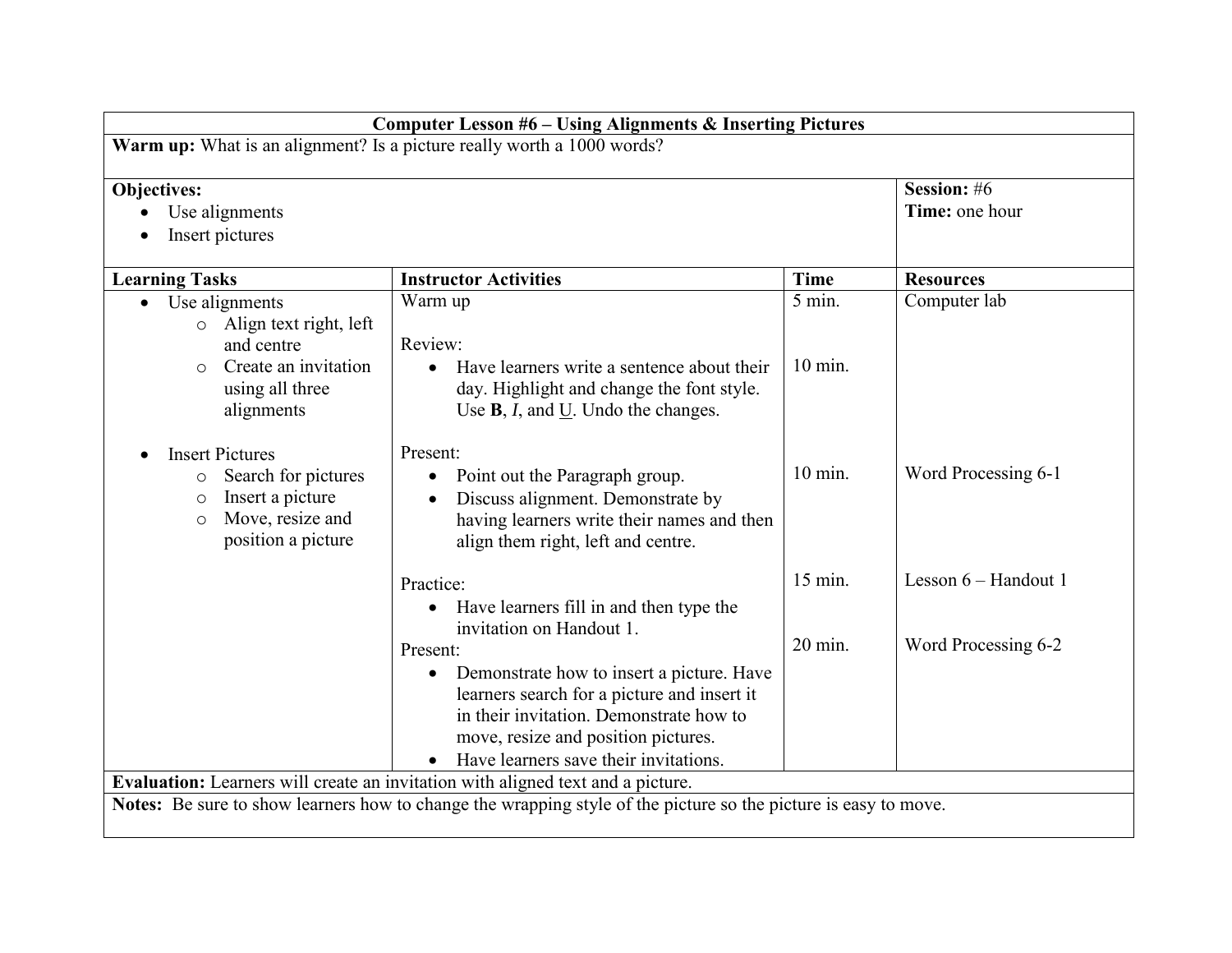| Computer Lesson #7 - Cut, Copy and Paste                                  |                                                                                                                              |                   |                             |  |
|---------------------------------------------------------------------------|------------------------------------------------------------------------------------------------------------------------------|-------------------|-----------------------------|--|
| Warm up: Do we always have to retype things if we want to use them again? |                                                                                                                              |                   |                             |  |
| <b>Objectives:</b>                                                        |                                                                                                                              |                   | Session: #7                 |  |
| Use cut and paste<br>$\bullet$                                            |                                                                                                                              |                   | Time: one hour              |  |
| Use copy and paste                                                        |                                                                                                                              |                   |                             |  |
| <b>Learning Tasks</b>                                                     | <b>Instructor Activities</b>                                                                                                 | <b>Time</b>       | <b>Resources</b>            |  |
| Use copy and paste                                                        | Warm up                                                                                                                      | $5$ min.          | Computer lab                |  |
| Copy text<br>$\circ$                                                      |                                                                                                                              |                   |                             |  |
| Paste text<br>$\Omega$                                                    | Review:                                                                                                                      |                   |                             |  |
|                                                                           | Have learners open a new Word<br>$\bullet$                                                                                   | $10 \text{ min.}$ |                             |  |
| Use cut and paste                                                         | document, search for a picture in Clip Art                                                                                   |                   |                             |  |
| Cut text<br>$\Omega$                                                      | that reflects their day and insert the                                                                                       |                   |                             |  |
| Paste text<br>$\circ$                                                     | picture in their document.                                                                                                   |                   |                             |  |
|                                                                           | Present:                                                                                                                     |                   |                             |  |
|                                                                           | Have learners type a caption for their<br>$\bullet$                                                                          | 15 min.           | Word Processing 7           |  |
|                                                                           | picture.                                                                                                                     |                   |                             |  |
|                                                                           | Demonstrate how to cut the caption and                                                                                       |                   |                             |  |
|                                                                           | paste it lower on the page, then how to                                                                                      |                   |                             |  |
|                                                                           | copy it and paste it lower on the page,                                                                                      |                   |                             |  |
|                                                                           | using the Clipboard group.                                                                                                   |                   |                             |  |
|                                                                           | Practice:                                                                                                                    |                   |                             |  |
|                                                                           | Have learners copy and paste the<br>$\bullet$                                                                                | $15$ min.         | Lesson $7 -$ Handouts 1 & 2 |  |
|                                                                           | childhood diseases into the table on                                                                                         |                   |                             |  |
|                                                                           | Handout 7-1 using Handout 7-2 as a                                                                                           |                   |                             |  |
|                                                                           | guide.                                                                                                                       |                   |                             |  |
|                                                                           | Have learners cut and past the                                                                                               | $15$ min.         | Lesson 7 – Handout 3        |  |
|                                                                           | recyclables/not recyclables into the table                                                                                   |                   |                             |  |
|                                                                           | in Handout 7-3.                                                                                                              |                   |                             |  |
| Evaluation: Learners will copy and cut items and paste them into tables.  |                                                                                                                              |                   |                             |  |
|                                                                           | Notes: Show learners how they can paste the last cut/copied item multiple times (useful for the childhood disease activity). |                   |                             |  |
|                                                                           |                                                                                                                              |                   |                             |  |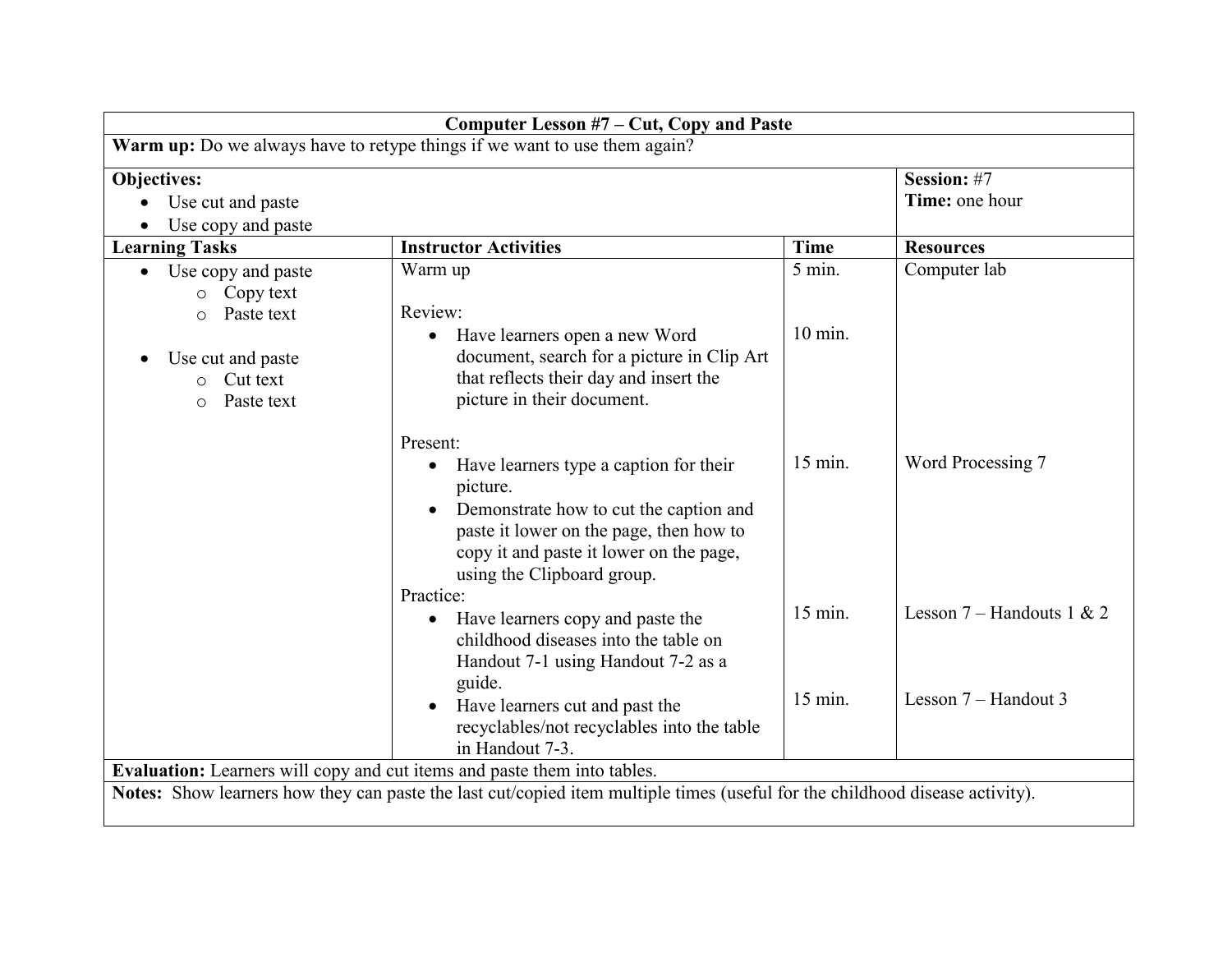| Computer Lesson #8 - Numbered & Bulleted Lists                                    |                                                                                                                                                                                                                                                                                                                                                                       |             |                               |
|-----------------------------------------------------------------------------------|-----------------------------------------------------------------------------------------------------------------------------------------------------------------------------------------------------------------------------------------------------------------------------------------------------------------------------------------------------------------------|-------------|-------------------------------|
| Warm up: When do we use bulleted and numbered lists?                              |                                                                                                                                                                                                                                                                                                                                                                       |             |                               |
| <b>Objectives:</b><br>Use numbered lists<br>Use bulleted lists                    |                                                                                                                                                                                                                                                                                                                                                                       |             | Session: #8<br>Time: one hour |
| <b>Learning Tasks</b>                                                             | <b>Instructor Activities</b>                                                                                                                                                                                                                                                                                                                                          | <b>Time</b> | <b>Resources</b>              |
| Use numbered lists<br>$\bullet$<br>o Type article<br>Create a numbered<br>$\circ$ | Warm up<br>Review:                                                                                                                                                                                                                                                                                                                                                    | 5 min.      | Computer lab                  |
| list<br>Use bulleted lists<br>Type article<br>O<br>Create a bulleted list         | Copy a "quote of the day" on the board.<br>Have learners open a new Word document<br>and type the quote. Have them copy and<br>paste it ten times.<br>Present:                                                                                                                                                                                                        | $10$ min.   |                               |
|                                                                                   | Have learners type a list of towns/cities.<br>$\bullet$<br>Demonstrate how to highlight the list and<br>then use the number/bullet icons in the<br>Paragraph group on the Home tab to<br>format the list.<br>Demonstrate how to first click on the icon<br>and then type a new list.<br>Show how to highlight the list and click<br>$\bullet$<br>on the icon to undo. | 20 min.     |                               |
|                                                                                   | Practice:<br>Have learners copy Handouts 8-1 & 8-2<br>$\bullet$<br>using the bullet and number icons on the<br>formatting toolbar to format the text.<br>Have learners save their work.                                                                                                                                                                               | 25 min.     | Lesson 8 – Handouts 1 & 2     |
|                                                                                   | Evaluation: Learners will copy two documents, using the bullet and number icons to format the text.                                                                                                                                                                                                                                                                   |             |                               |
|                                                                                   | Notes: Use bullets when items are of equal value and numbered lists when there is a sequence or difference in importance.                                                                                                                                                                                                                                             |             |                               |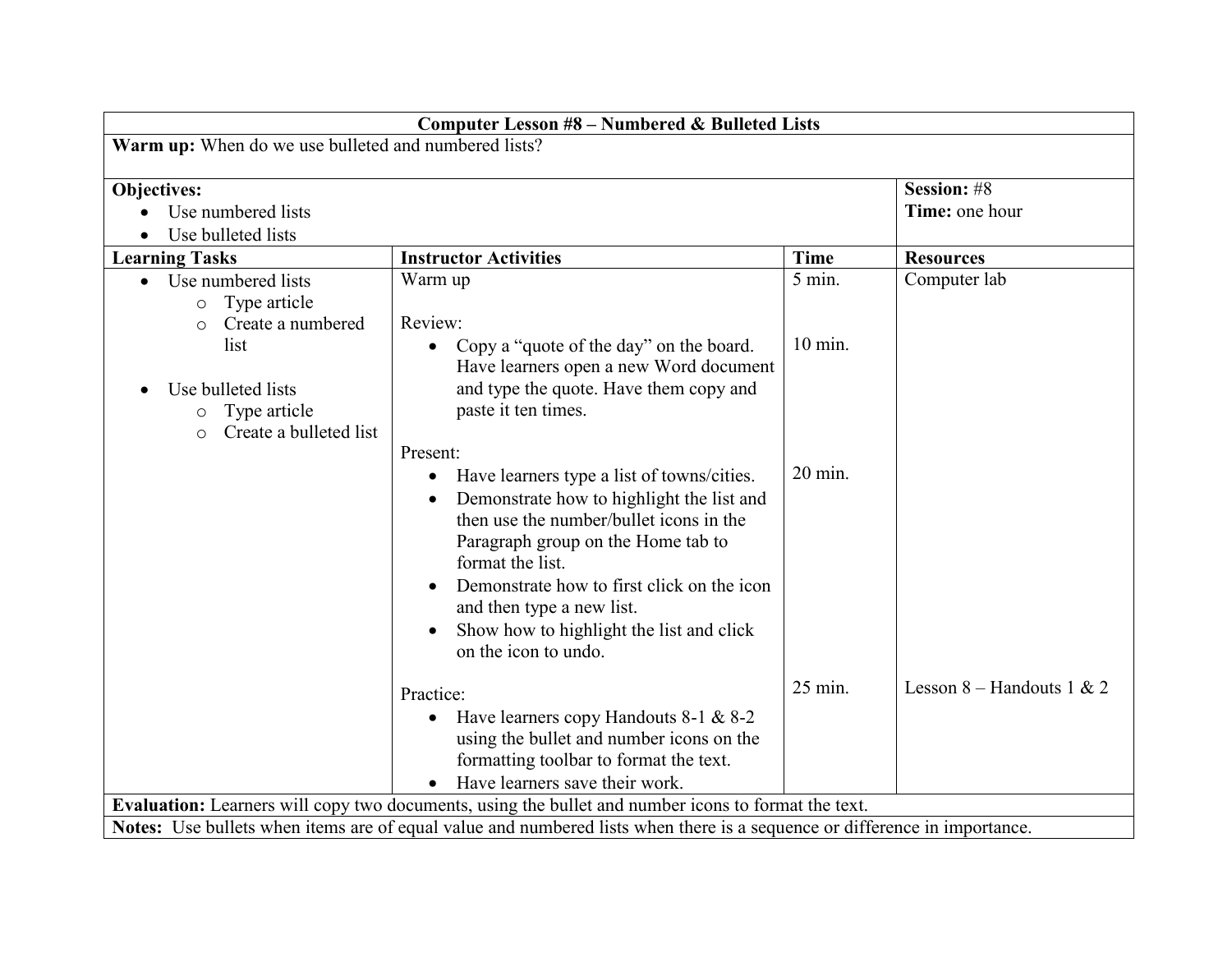| <b>Computer Lesson #9 - Typing Business Letters</b>                                                                            |                                                                                                                                                                                                                                                                                                     |             |                               |
|--------------------------------------------------------------------------------------------------------------------------------|-----------------------------------------------------------------------------------------------------------------------------------------------------------------------------------------------------------------------------------------------------------------------------------------------------|-------------|-------------------------------|
| Warm up: When do you write a business letter? Is it always a complaint letter? Do you ever write "good news" business letters? |                                                                                                                                                                                                                                                                                                     |             |                               |
| <b>Objectives:</b><br>Type business letter                                                                                     |                                                                                                                                                                                                                                                                                                     |             | Session: #9<br>Time: one hour |
| <b>Learning Tasks</b>                                                                                                          | <b>Instructor Activities</b>                                                                                                                                                                                                                                                                        | <b>Time</b> | <b>Resources</b>              |
| Type business letter<br>$\bullet$<br>Identify parts of a<br>$\circ$<br>business letter                                         | Warm up<br>Review:                                                                                                                                                                                                                                                                                  | 5 min.      | Computer lab                  |
| Write a business<br>$\circ$<br>letter                                                                                          | Have learners type a list of foods they<br>$\bullet$<br>enjoy and number it using the number<br>icon.                                                                                                                                                                                               | $10$ min.   |                               |
|                                                                                                                                | Present:<br>Discuss the parts of a business letter.<br>$\bullet$<br>Discuss how the conventions have<br>$\bullet$<br>changed since many people learned to<br>write a business letter (block format,<br>province format, etc.) and how the<br>computer has shaped that change.                       | 15 min.     |                               |
|                                                                                                                                | Practice:<br>Have learners write a complaint or "good<br>$\bullet$<br>news" letter to their MP, MLA or mayor.<br>Have learners print their letters.<br>Extend the activity by having more<br>advanced learners look up the address on<br>the internet and showing them how to<br>print an envelope. | 30 min.     | Lesson 9 – Handout 1          |
| Evaluation: Learners will write a business letter and print an envelope.                                                       |                                                                                                                                                                                                                                                                                                     |             |                               |
|                                                                                                                                | Notes: If you are sharing a printer make sure that everyone is printing letters and/or envelopes at one time!                                                                                                                                                                                       |             |                               |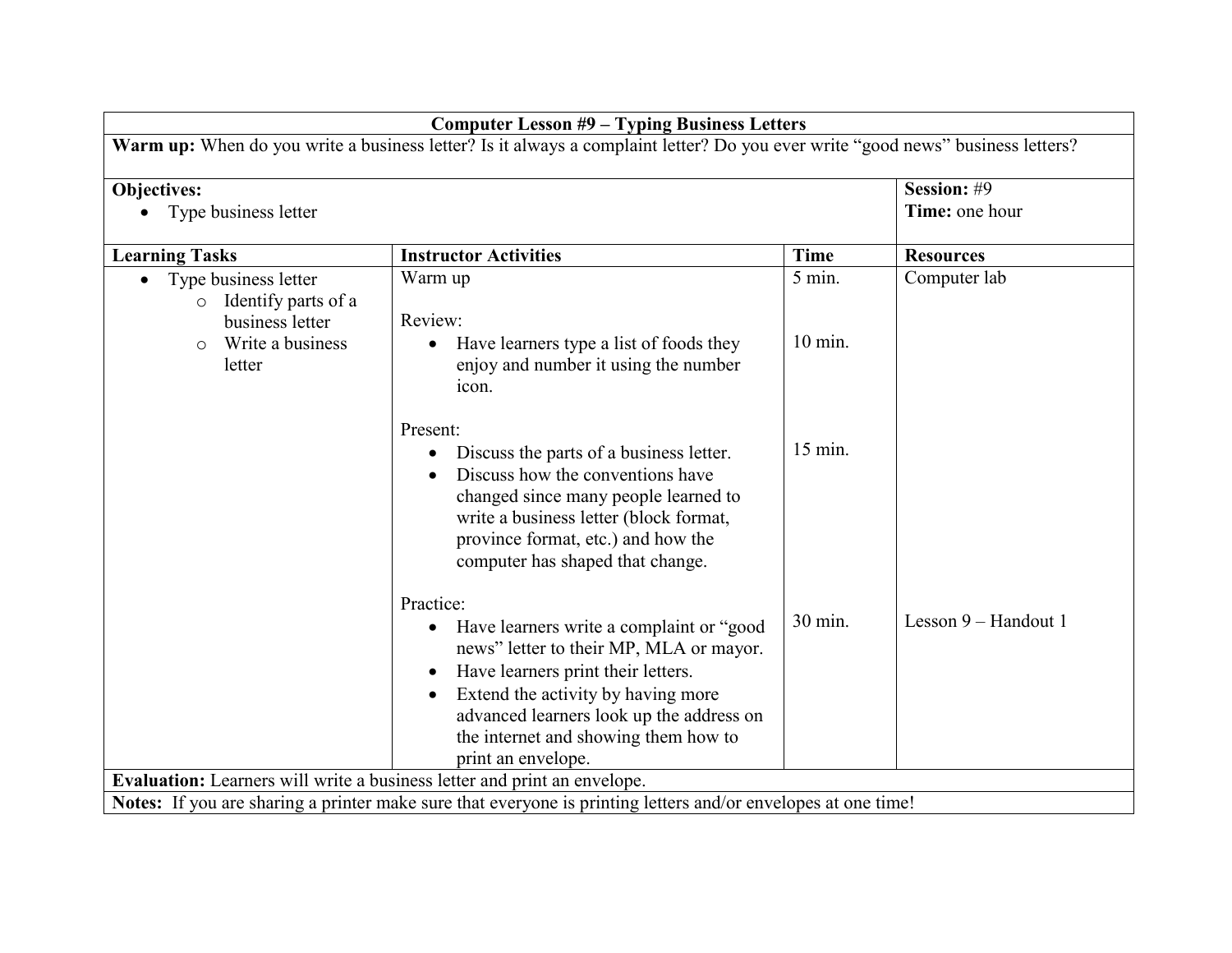| <b>Computer Lesson #10 - Creating Tables</b>                               |                                                                                                                                                                                                                                                                                                                                |                   |                       |
|----------------------------------------------------------------------------|--------------------------------------------------------------------------------------------------------------------------------------------------------------------------------------------------------------------------------------------------------------------------------------------------------------------------------|-------------------|-----------------------|
| Warm up: When do we use tables? How can they help us organize information? |                                                                                                                                                                                                                                                                                                                                |                   |                       |
| Objectives:                                                                |                                                                                                                                                                                                                                                                                                                                |                   | Session: #10          |
| Create tables                                                              |                                                                                                                                                                                                                                                                                                                                |                   | Time: one hour        |
| <b>Learning Tasks</b>                                                      | <b>Instructor Activities</b>                                                                                                                                                                                                                                                                                                   | <b>Time</b>       | <b>Resources</b>      |
| Create tables<br>Identify parts of a<br>$\circ$<br>table                   | Warm up<br>Present:                                                                                                                                                                                                                                                                                                            | $5$ min.          | Computer lab          |
| Create a table<br>$\Omega$<br>Type information<br>$\circ$<br>into cells    | Discuss when to use tables. Have learners<br>$\bullet$<br>identify the parts of a table.<br>Demonstrate how to create a table using<br>$\bullet$<br>the Tables group in the Insert tab.<br>Demonstrate how to type information in<br>the cells and how to move around in the<br>table (using tab key, arrows and/or<br>mouse). | $20 \text{ min.}$ | Word Processing 10    |
|                                                                            | Practice:<br>Have learners create the table in Lesson<br>$\bullet$<br>$10 -$ Handout 1 and input the words in the<br>correct columns. A quick review of parts<br>of speech may be necessary!<br>Have learners save their table in their<br>folder.                                                                             | 35 min.           | Lesson 10 - Handout 1 |
|                                                                            | Evaluation: Learners will create a table and type information in the cells.                                                                                                                                                                                                                                                    |                   |                       |
|                                                                            | Notes: In the lesson yesterday is an adverb. Yesterday can be an adverb, noun or adjective.                                                                                                                                                                                                                                    |                   |                       |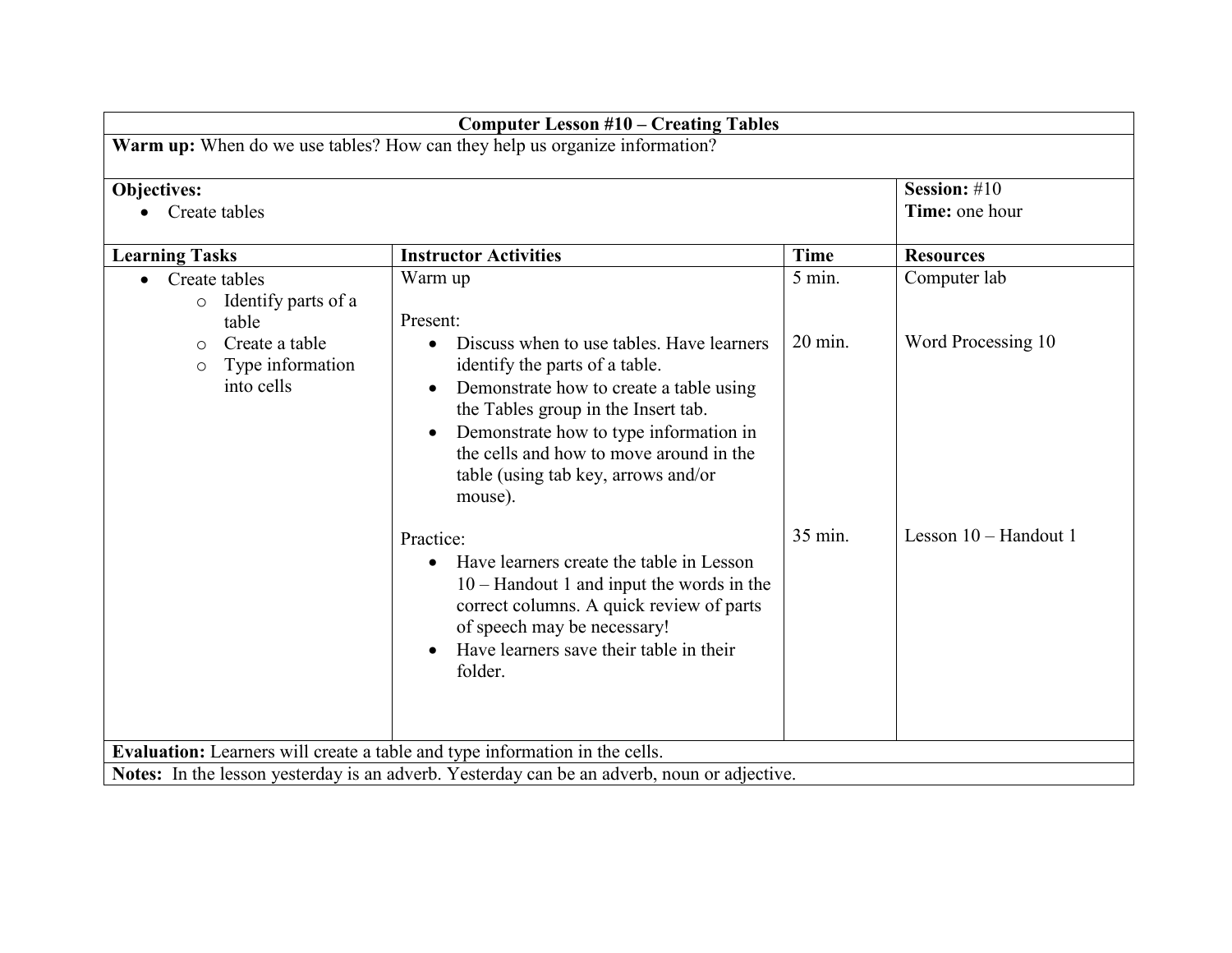| <b>Computer Lesson #11 – Formatting Tables</b>                                                                             |                                                                                                                                           |             |                       |
|----------------------------------------------------------------------------------------------------------------------------|-------------------------------------------------------------------------------------------------------------------------------------------|-------------|-----------------------|
| Warm up: How can formatting help us understand documents?                                                                  |                                                                                                                                           |             |                       |
| Objectives:                                                                                                                |                                                                                                                                           |             | Session: #11          |
| • Format tables                                                                                                            |                                                                                                                                           |             | Time: one hour        |
| <b>Learning Tasks</b>                                                                                                      | <b>Instructor Activities</b>                                                                                                              | <b>Time</b> | <b>Resources</b>      |
| Format tables                                                                                                              | Warm up                                                                                                                                   | $5$ min.    | Computer lab          |
| Insert and delete<br>$\circ$                                                                                               |                                                                                                                                           |             |                       |
| columns and rows                                                                                                           | Review:                                                                                                                                   |             |                       |
| Format rows,<br>$\circ$                                                                                                    | Have learners create a table with three<br>$\bullet$                                                                                      | 15 min.     |                       |
| columns and cells                                                                                                          | columns, eight rows and the headings                                                                                                      |             |                       |
| Format borders, size,<br>$\circ$<br>fonts and alignment                                                                    | Spring, Summer and Fall. Have them type<br>names of plants that flower in each                                                            |             |                       |
|                                                                                                                            | season.                                                                                                                                   |             |                       |
|                                                                                                                            |                                                                                                                                           |             |                       |
|                                                                                                                            | Present:                                                                                                                                  |             |                       |
|                                                                                                                            | Click in a cell and point out the Layout                                                                                                  | 10 min.     | Word Processing 10    |
|                                                                                                                            | and Design tabs located in Table Tools.                                                                                                   |             |                       |
|                                                                                                                            | Use the Seasons table to demonstrate how                                                                                                  |             |                       |
|                                                                                                                            | to change the height, delete and insert,                                                                                                  |             |                       |
|                                                                                                                            | highlight, and put borders around rows                                                                                                    |             |                       |
|                                                                                                                            | and columns.                                                                                                                              |             |                       |
|                                                                                                                            | Practice:                                                                                                                                 | 30 min.     | Lesson 11 - Handout 1 |
|                                                                                                                            | Have learners format the table in Lesson<br>$\bullet$                                                                                     |             |                       |
|                                                                                                                            | $11 -$ Handout 1.                                                                                                                         |             |                       |
|                                                                                                                            | Have learners save their tables in their                                                                                                  |             |                       |
|                                                                                                                            | folders.                                                                                                                                  |             |                       |
| Evaluation: Learners will format a table and type information in the cells.                                                |                                                                                                                                           |             |                       |
|                                                                                                                            | Notes: Don't forget to download the table for learners to format. The table will get too wide and the sides of the page will no longer be |             |                       |
| visible. To avoid this, show learners how they can double click at the top of the line between columns and the column will |                                                                                                                                           |             |                       |
| automatically fit to the contents. You <i>must</i> click in a cell to access the Layout and Design tabs in Table Tools.    |                                                                                                                                           |             |                       |